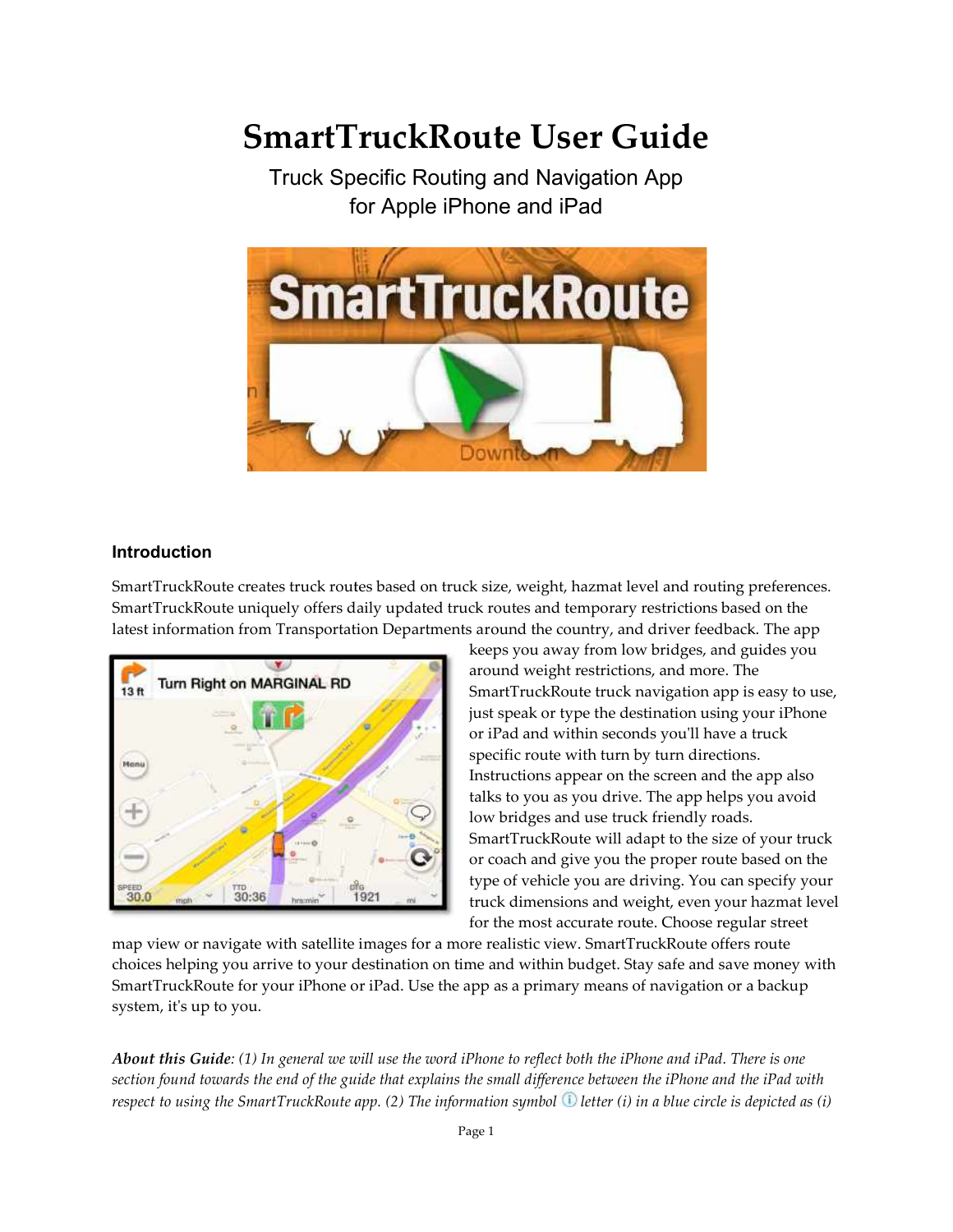in the guide. (3) The guide assumes familiarity with using the iPhone or iPad gestures such as "swipe". The guide is based on Version 7 of the SmartTruckRoute app.

# Installation

Download SmartTruckRoute from Apple App Store.

Use the app free of charge from 1-2 PM and 1-2 AM EST, daily. Purchase a subscription outside of those times to continuously use the app for an unlimited number of route requests and navigation.

# Before You Start

Turn on the following features using the **Apple Settings** menu.

Settings > Cellular Data > On - you must have a strong internet connection to create routes and navigate. Settings > WiFi (optional) > On- Apple will use WiFi if available as you travel to enhance your GPS position.

Settings > Privacy > Location Services > On - this function is required since to turn on the GPS.

# First Use

The first time you start the app you will see some announcements, tips and warnings. You can choose to review the Tips one at a time, or Dismiss them. You can also turn off the Tips in the app Settings menu. You should see a small blue dot in the middle of your map screen indicating that your GPS position is locked in. If you don't see your position, please go back and review the Apple settings above. Once you are ready to create a route tap New Route. For detailed instructions see the section below called New Route. The SmartTruckRoute app will remain "live" while navigating regardless of the Auto Lock setting.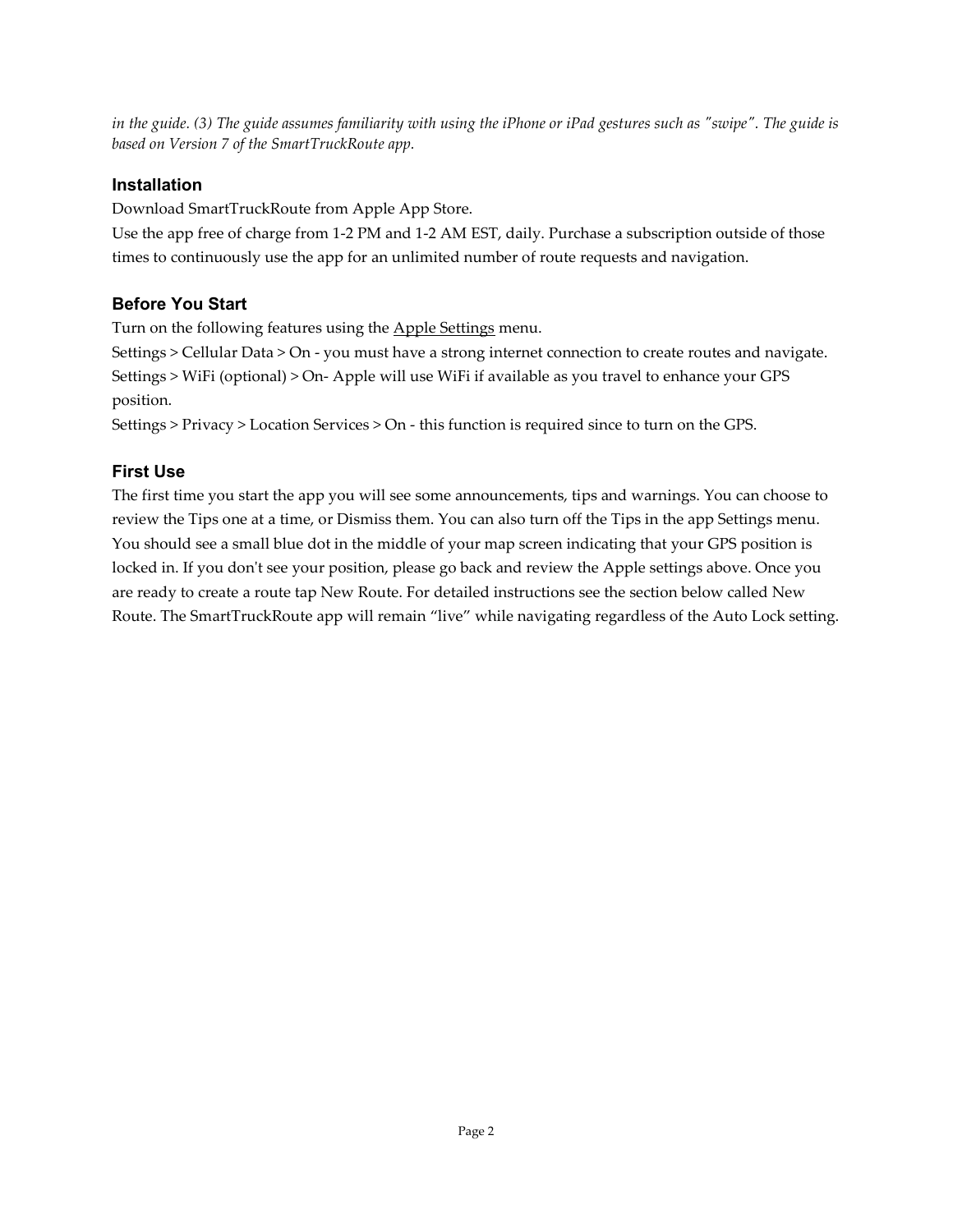#### Main Menu

The SmartTruckRoute main menu gives you access to creating routes in different ways, program settings, and the Help menu which accesses the frequently asked questions section of the SmartTruckRoute website.



Main Menu

### Route Points

The Route Points menu is used for multiple point routing. It is best to start with New Route and use Route Points when you are more familiar with the SmartTruckRoute app. This feature is explained in more detail in the discussion below about multiple point routing also known as "via point" routing.

#### Services

Find Truck Specific points of interest such as Truck Stops, Rest Areas, Weigh Scales and more, then use the Route To option to route directly to the desired point. Use the "filtering" system to narrow the results down to Truck Stops having the criteria you seek such as overnight parking, truck wash, wifi, and more. You can search by "Nearest" which means it will use your current GPS location to search for the services near you, or you can switch to searching near to another location by locating another city. The resulting list is arranged by distance from the point you selected. You can create a route directly to one the Services or use the included information to call ahead of your arrival. To display points of interest (we call them Services) you will use the Red Ribbon drop down menu to select the points to display. See Ribbon Menu below for more information.

#### New Route

#### Destination

When the program is started for the first time you will see Tap to Enter Destination as the destination. You can change the destination by tapping on the "Destination" section of the screen or you can select the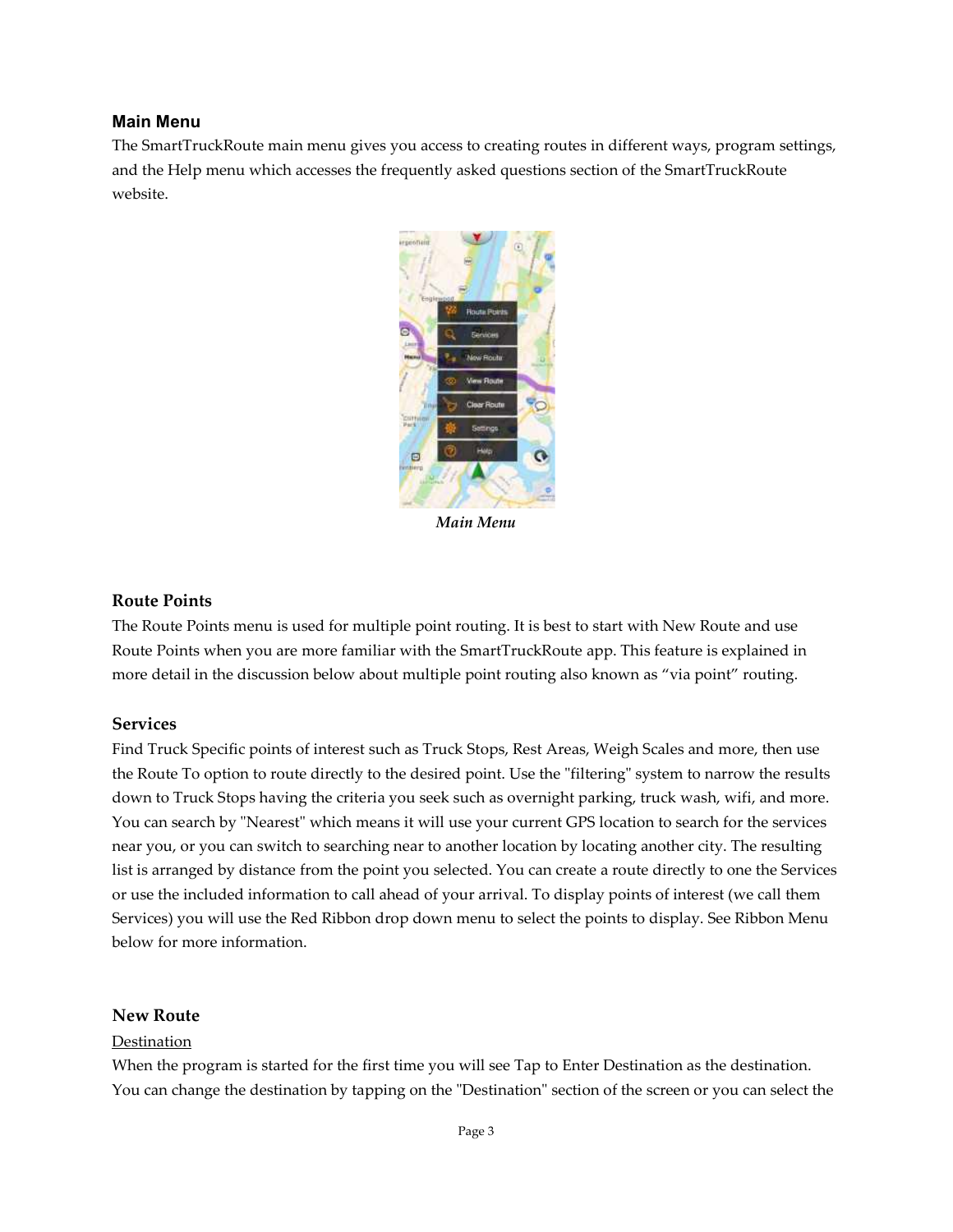Magnifying Glass icon to the left of the destination section. This will bring up a map with a search tool Magnifying Glass icon to the left of the destination section. This will bring up a map with a search<br>inside. Tap the empty space where the small magnifier glass is showing. A keyboard will appear.

# **Origin**

Your "Origin" is assumed to be your current position. If you need to momentarily check a route from a different Origin, tap the Origin tab and enter the address to create a new starting point. Note that if you begin to move, the GPS will reroute you based on current position rather than the Origin you entered.



Create Route Route - Tap or swipe any field to change values

# Keyboard & Microphone Use

Type or Speak the address or the name of the business you wish to find. Especially when searching for names of businesses be sure to also enter the city and state. Entering the zip code is optional. The system names of businesses be sure to also enter the city and state. Entering the zip code is optional. The system<br>is using Apple maps to find your destination. Once the destination is selected, SmartTruckRoute contacts our proprietary truck routing servers to generate a truck specific route to your destination. our proprietary truck routing servers to generate a truck specific route to your destination. To speak<br>destination, use the microphone icon (it's the symbol immediately to the left of the Space Bar on the keyboard). Tap Search (the button is found on the bottom right of the screen and turns blue). Select the resulting address and Tap OK. Especially when searching for<br>zip code is optional. The system<br>ected, SmartTruckRoute contacts<br>o your destination. To speak the

## Search Tool

Tapping the magnifying glass icon is another way to search for an address or business name to enter as a destination (or origin if you select the origin tab). Search (the button is found on the bottom right of the screen and turns<br>ss and Tap OK.<br>agnifying glass icon is another way to search for an address or business<br>origin if you select the origin tab).

## Route History

Tap the middle icon of the Yellow Star with a road running through for a short list of your most recent complete routes (including origin and destination). This can be helpful if you are training a new driver or complete routes (including origin and destination). This can be helpful if you are training a new driver o<br>need to submit information to a dispatcher. We call this "route history" and it is backed up periodically on line so that if you re-install the app you will still have access to this information. Keep in mind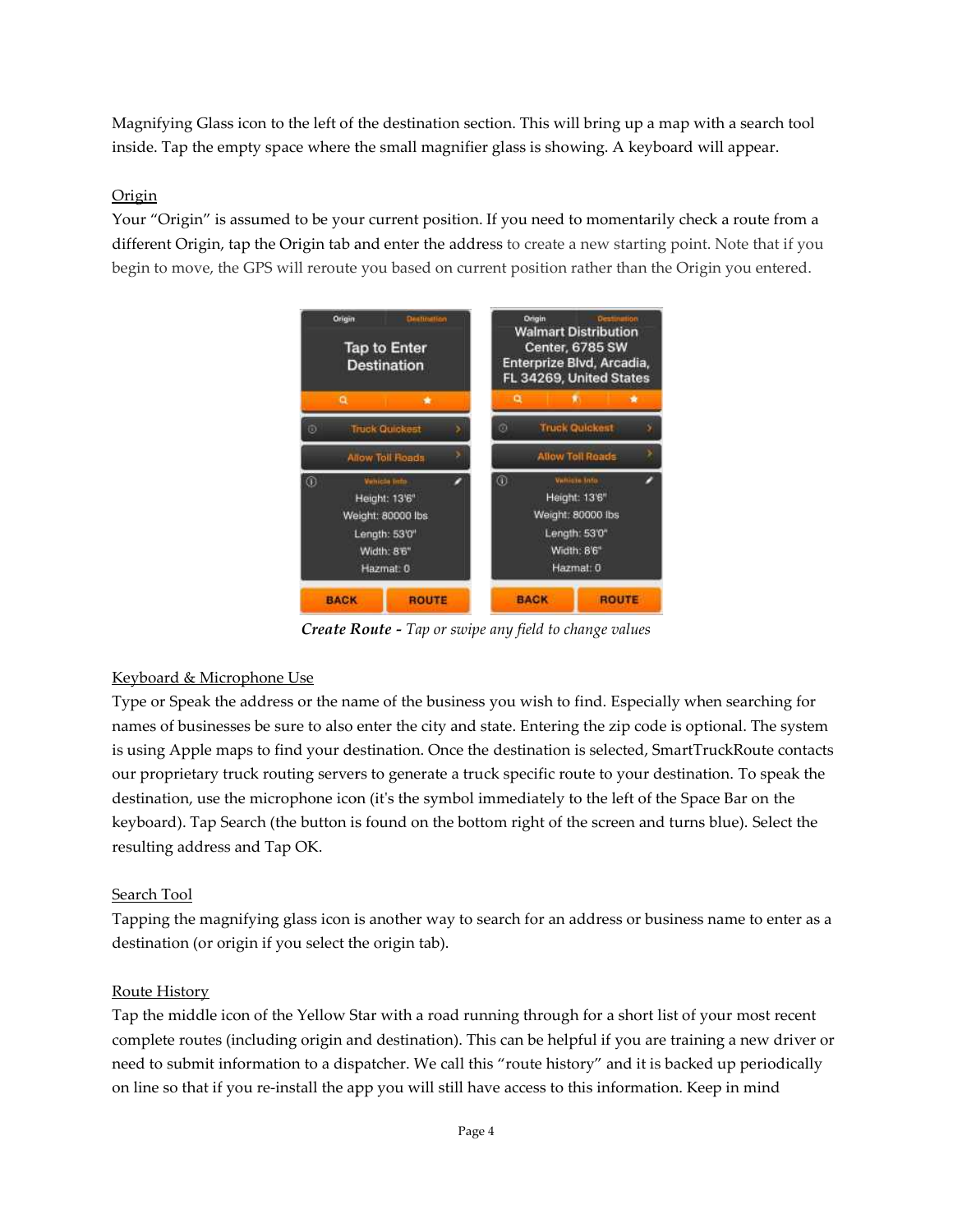however, the backup is not guaranteed, so you should use the Export feature within the history to email yourself a list of the routes for your safekeeping.

## Destination History

Tap the Yellow Star found all the way to for a list of addresses and destinations you have found in the Tap the Yellow Star found all the way to for a list of addresses and destinations you have found in the<br>past. We call this "address history" and it is backed up periodically on line so that if you re-install the app past. We call this "address history" and it is backed up periodically on line so that if you re-install the app<br>you will still have access to this information. Keep in mind however that the backup is not guaranteed so you should use the Export feature within the history to email yourself a list of the addresses for your you will still have access to this information. Keep in mind however that the backup is not guaranteed so<br>you should use the Export feature within the history to email yourself a list of the addresses for your<br>safekeeping. left and right on a specific entry.



Address History: S Swipe right, swipe left

Create Route - Once the desired address appears in the Destination area, tap the Create Route button at the bottom right of the screen. The purple route line will appear on the map and a green arrow will appear at the bottom of the screen. Tap the green arrow to begin navigating. The app will speak to you and provide step by step instructions. To see the instructions, tap the Turn Instruction on the of navigation menu. The Route Details screen will appear with turn by turn instructions which you can review prior to beginning your trip or at any time during the trip. bottom of the screen. Tap the green arrow to begin navigating. The app will speak<br>tep by step instructions. To see the instructions, tap the Turn Instruction on the gi<br>menu. The Route Details screen will appear with turn b will appear on the map and a green arrow will<br>ow to begin navigating. The app will speak to you<br>ructions, tap the Turn Instruction on the green area

# Routing Preferences

The Routing screen will appear and you have the opportunity to change the routing preferences and vehicle settings by tapping or swiping the desired setting. Tap the letter (i) next the routing preference to<br>learn more about the setting you have chosen. You can also specify toll road usage. learn more about the setting you have chosen. You can also specify toll road usage.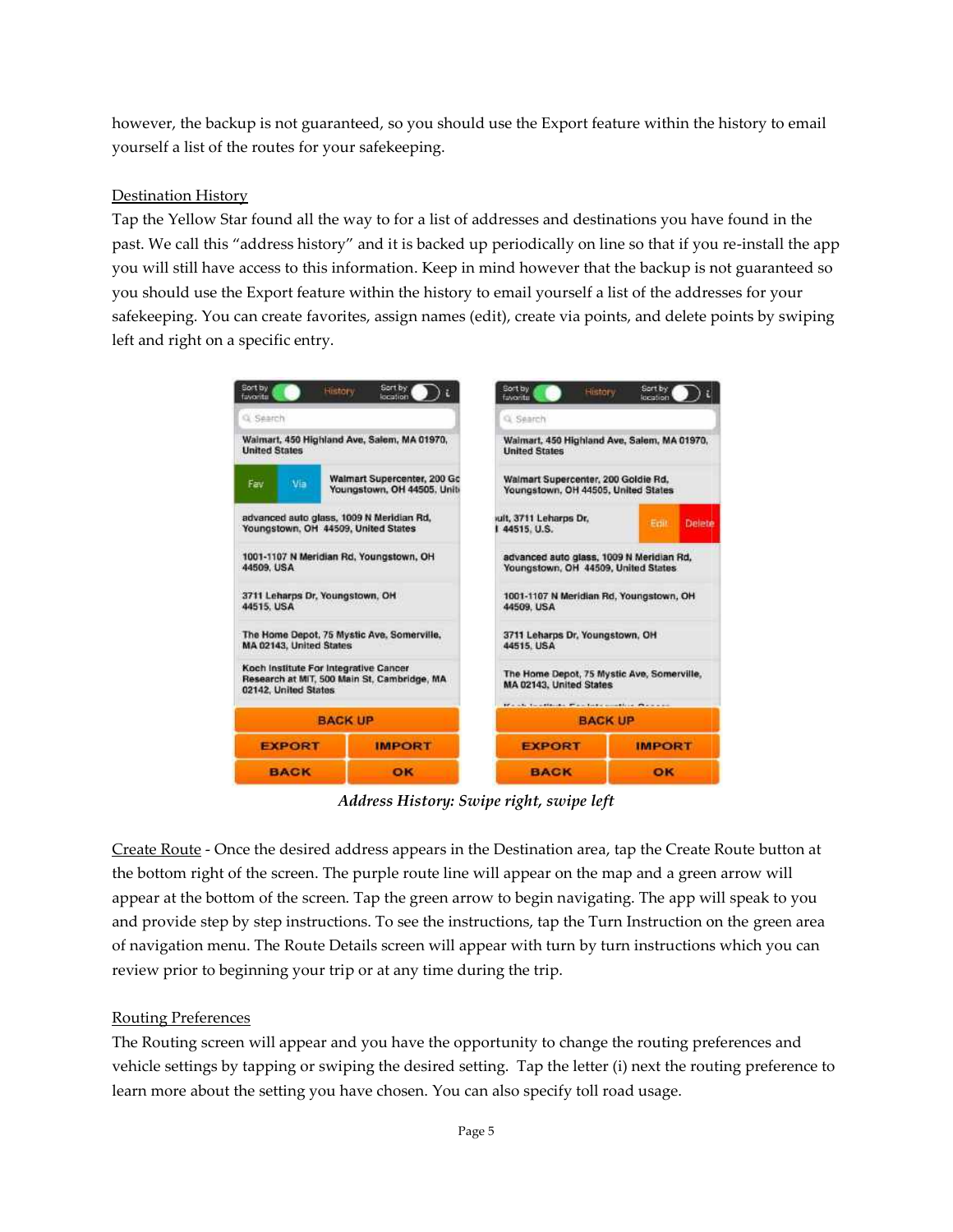### Vehicle Settings

The default vehicle settings are 13'6", 80,000 lb, 53', 8'6" and no Hazmat. If you care to change any of those values simply tap the vehicle information screen. Length refers to the trailer without the cab. Max speed refers to whether there is a governor installed. If the adjustments are minor, you can use the plus and minus signs to increase or decrease the values. If the adjustments are major, tap the value you wish to change and enter the new value. Tap OK to save the changes. The new values will stay in effect until you specifically change them again.



Vehicle Settings (scroll up to reveal all items) - Tap within each setting to change values

## View Route

The View Route option is grayed out when no route has been created. The option becomes available after a route has been created. See the navigation panel discussion below for shortcut information on viewing the route.

## Clear Route

The Clear Route option is grayed out when no route has been created. The option becomes available after a route has been created. Routes are automatically cleared when a new route is specified, however in case you prefer to clear the route before proceeding, you have this option.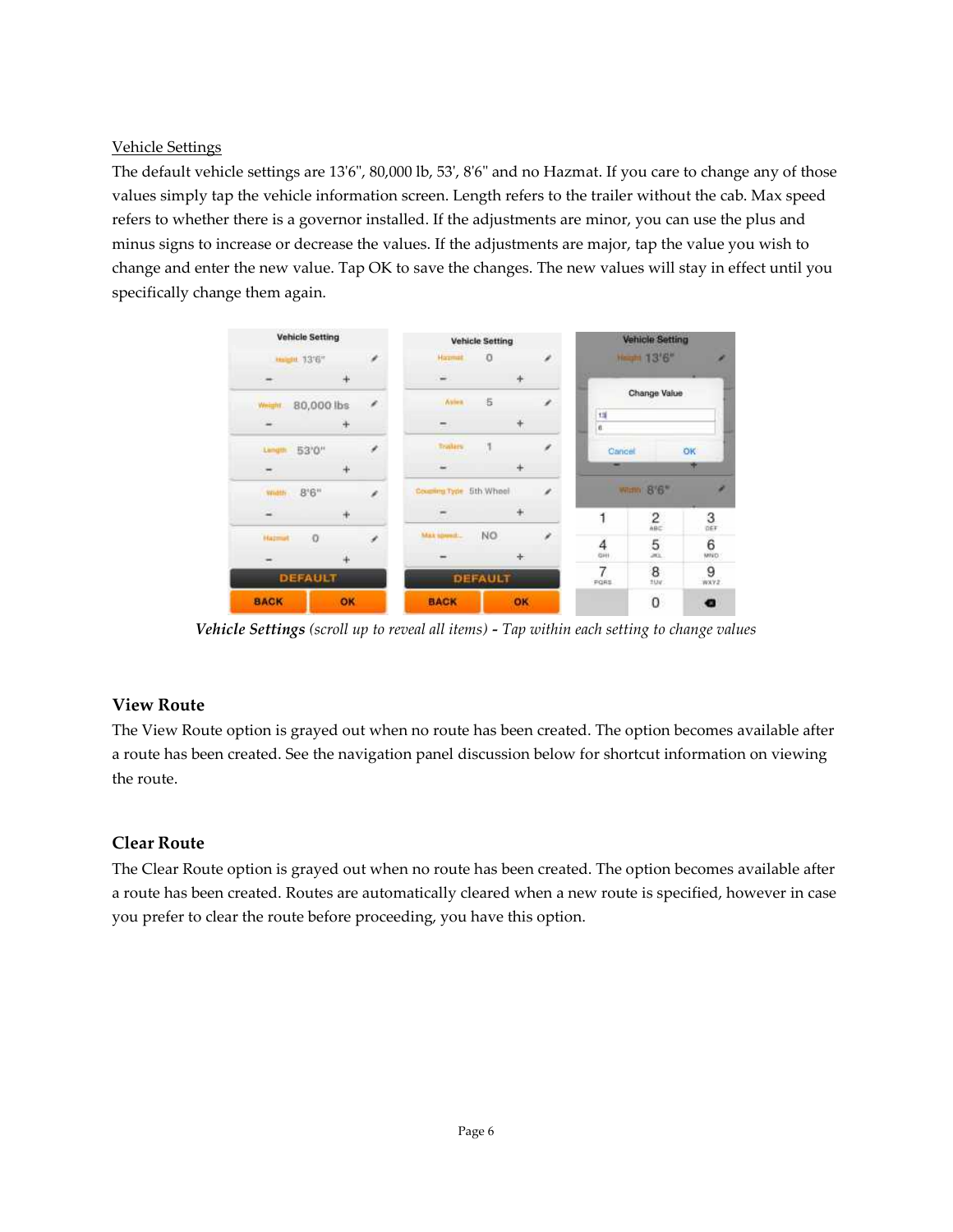#### Settings

There are several sections of the Settings menu, allowing you to configure the program to your the way you like to drive. Note that if you want to change the Route settings you need to use the vehicle settings There are several sections of the Settings menu, allowing you to configure the program to your the way<br>you like to drive. Note that if you want to change the Route settings you need to use the vehicle settings<br>area describ "page" you just need to swipe up and down to access the choices.



**Tip** - tap the blue letter (i) in the circle to learn more about the setting.

Setti Settings Menu - One continuous menu shown here on five screens

#### Map Mode

Standard - street view, uses least amount of data and is most clear for navigation

Satellite - earth view, uses more data than standard view but provides a detailed view of the area, often used when approaching a destination that is either rural or very complex.

Hybrid - combination of standard and satellite view, uses the most amount of data but provides the most realistic view especially when approaching a difficult destination.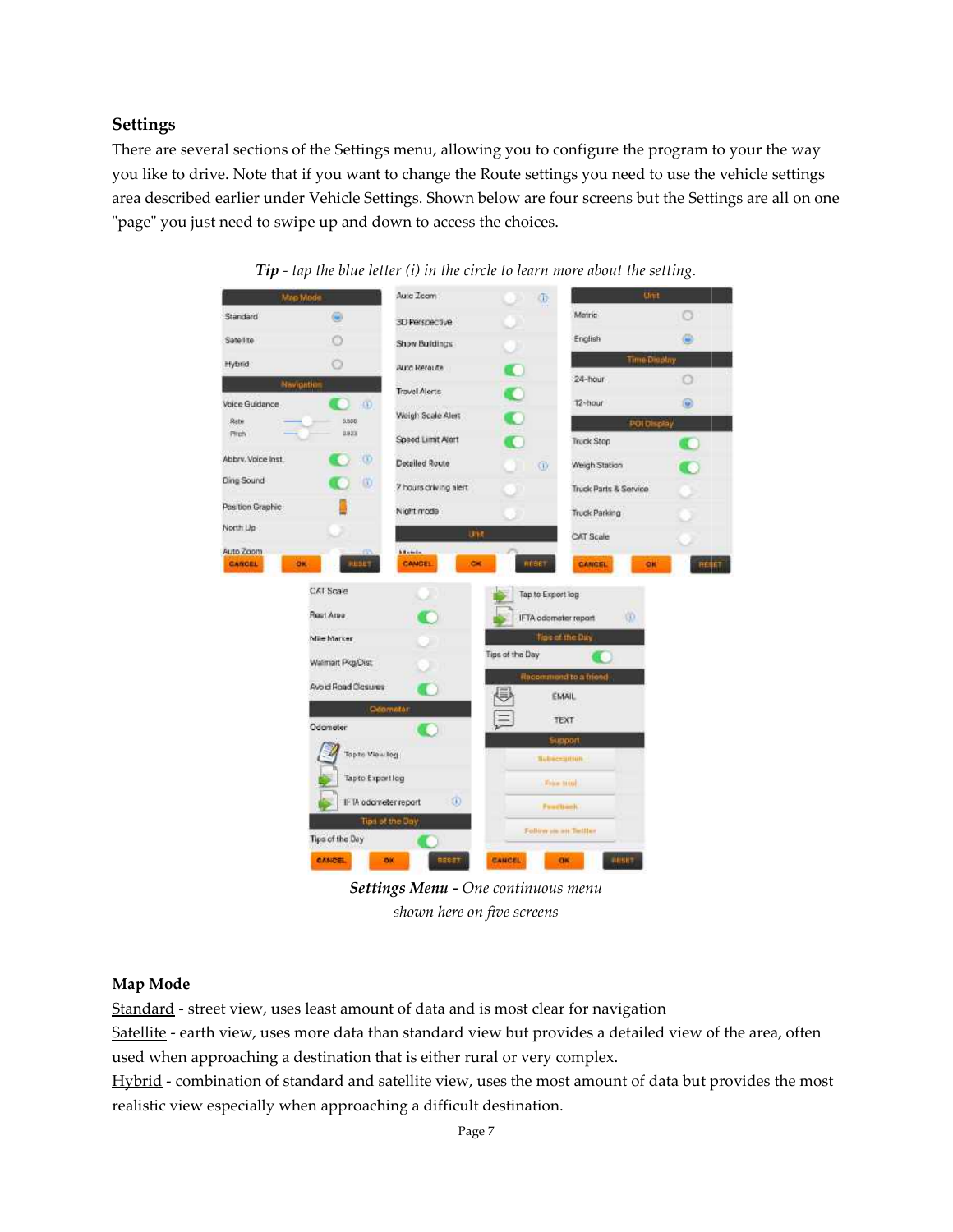#### Navigation

Voice Guidance - SmartTruckRoute uses the Apple Siri voice (in the U.S. the voice is female). Keep this feature turned on if you want to hear voice instructions as you drive. You can fine tune the way the voice sounds by using the Rate and Pitch settings described below.

Rate - adjust the speed at which the voice talks to you. Move the slider to the left to make the voice slower, move it to the right to make it faster.

Pitch - adjust how deep the voice sounds.

Sample - to hear an example of how the instructions will sound, tap the (i) in the blue circle to the right of the Voice Guidance setting, then tap Play to hear a sample of a set of navigation instructions so that you can decide if you want to adjust the Rate and Pitch. For example, you can adjust how fast the voice speaks and listen to the result before you start navigating.

Position Graphic - Swipe up and down to select from a variety of truck avatars for your enjoyment to show your current location while driving. The default is a green arrow, tap the arrow to see a variety of truck avatars. Select the avatar of your choice, then tap, Done.



Position Graphic - Swipe up and down to see various avatars, then select the avatar of your truck or keep the default green arrow.

North Up - Normally you will want to keep this feature OFF which is the default setting so that the map will automatically orient itself in the direction of travel. You may want to use the North Up feature if you are trying to minimize data usage or if you prefer to see the map as if it was a paper map.

Auto Zoom - When Automatic Zoom is turned on, the map will adjust the zoom level based on your speed of travel. If you travel fast, the map will zoom out, if you travel slowly, the map will zoom in.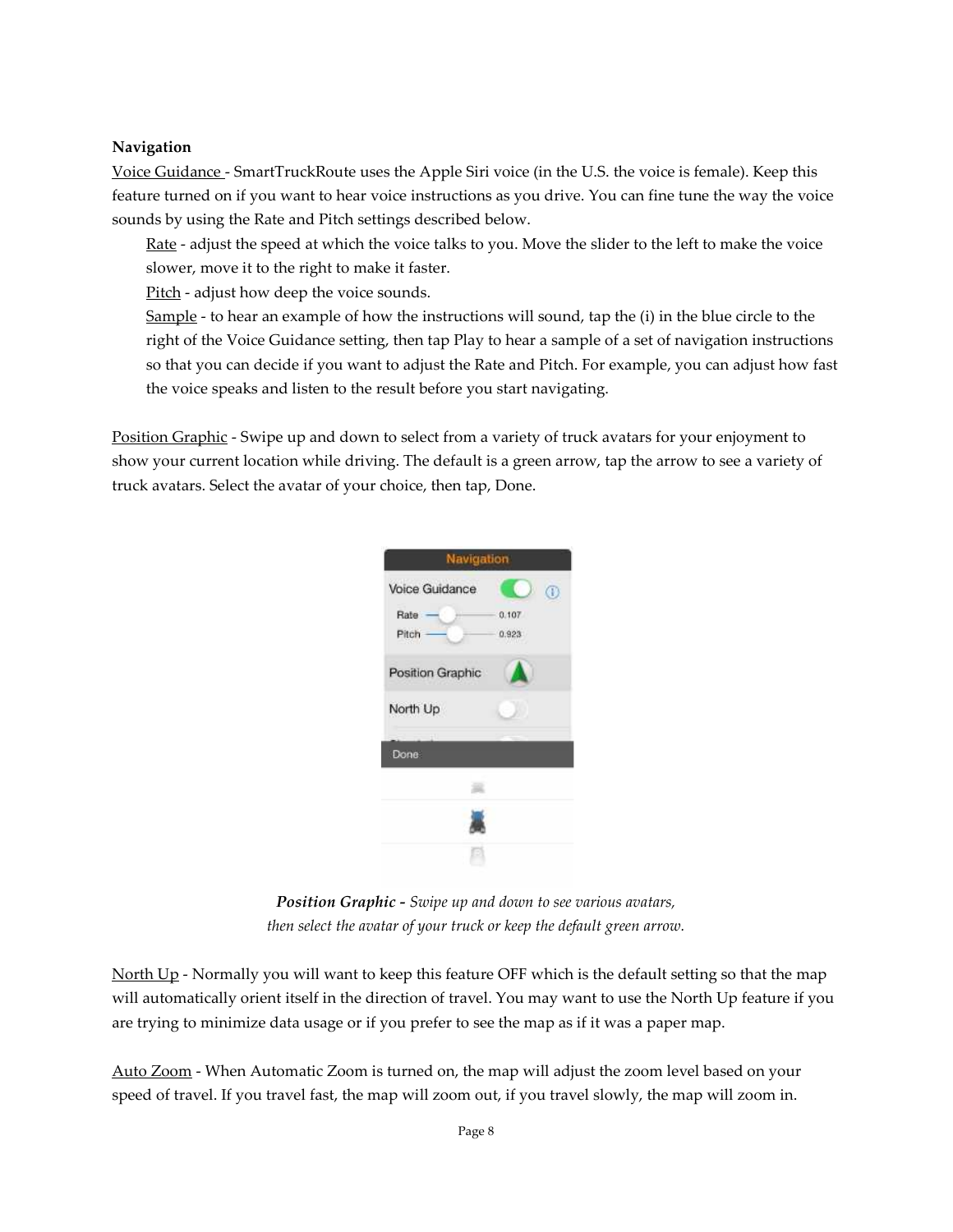$3D$  Perspective - When 3D is turned on you will see the map from a bird's eye view. The map will appear more slanted with more detail near your current position and less detail further away. more slanted We recommend that you keep this setting OFF as the route line may appear choppy at times. It is better to use the app in the default 2D mode at this time. ird's eye view. The map will appe<br>tail further away. We recommend<br>t times. It is better to use the app i<br>rning on this feature will give you<br>so normally it is best to leave this

Show Buildings - In areas where building information is available, turning on this feature will give you a <u>Show Buildings</u> - In areas where building information is available, turning on this feature will give you<br>more realistic view of the area. This feature will consume more data so normally it is best to leave this feature turned off until it is necessary to use.

Auto Reroute – Keep this setting turned On to automatically re-route if you miss a turn or need to avoid traffic. Your new route will still be trucker friendly.

Travel Alerts – Keep this setting turned On so that you will have the option to see special road closures. See more detailed information below under the "Ribbon Menu" section. Travel Alerts – Keep this setting turned On so that you will have the option to see special road clos<br>See more detailed information below under the "Ribbon Menu" section.<br>Weigh Scale Alerts – Keep this setting turned On to tomatically re-route if you miss a turn or need to avoid<br>y.<br>It you will have the option to see special road closures.<br>Ribbon Menu" section.<br>to be warned of upcoming Weigh Scale stations.<br>or roads speed limit (for trucks) t

Speed Limit Alert – For most interstates and major roads speed limit (for trucks) turning on this setting will alert you when you are travelling above the speed limit.



Speed Limit Warning

Detailed Route – If you wish to receive detailed instructions while travelling, turn this setting "On". The default is "Off" which minimizes the number of "Bear Left/Right" and "Continue" statements. If you wish to be warned about upcoming toll booths and railroad crossings, - If you wish to receive detailed instructions while travelling, turn this setting "On". T<br>which minimizes the number of "Bear Left/Right" and "Continue" statements. If you<br>ed about upcoming toll booths and railroad crossi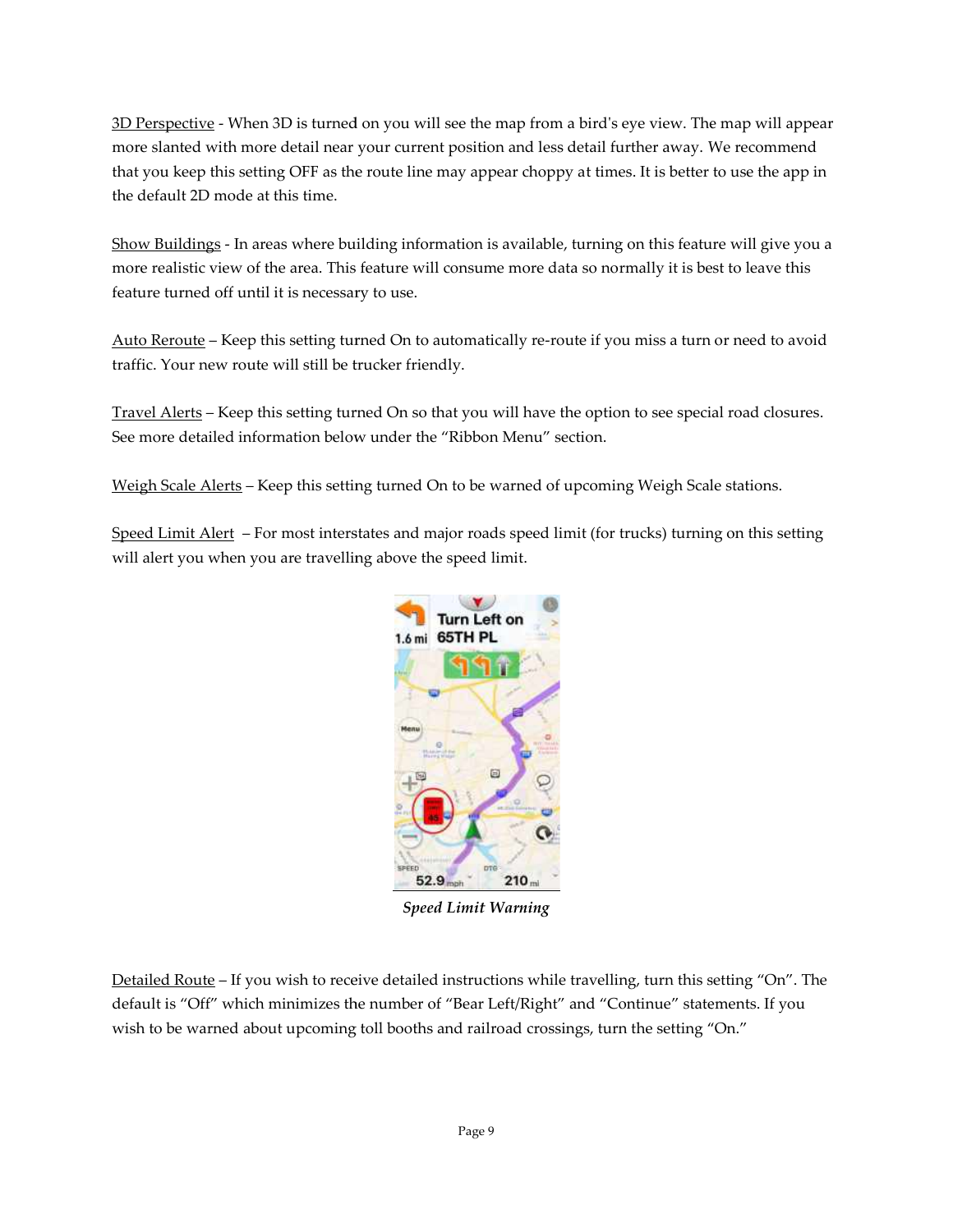7 Hours Driving Alert – Turn the setting "On" if you want the app to approximate when you have driven 7 hours (to prepare for resting at 8 hours). You can also see the approximate predicted location of where you will be in 7 hours by checking the View Route menu details.

Night mode – Turn the setting ON to be directed to the Apple Settings for night mode.

Unit

Switch between U.S. and metric measurement systems.

# Time Display

Choose between 12 hour and 24 hour time clock. The 24 hour time clock is often used outside the U.S. Within the U.S. it is also called "Military Time". For example, 1 PM would be 13:00. The 24 hour clock helps avoid confusion as there is no need to specify AM or PM.

# POI Display

There are two ways to show the Points of Interest (POI). In the Settings section you can set the defaults to show only what you always want to see such as Truck Stops and Rest Areas. You can access the same menu by using the Ribbon Menu found at the top of the Map screen (it has a red arrow you can press to reveal the POI icons). See Ribbon Menu below for more detail. A note of caution, it is best to leave most of these turned off to conserve program memory and data usage. Display these points on an as needed basis using the convenient Ribbon Menu. Tap on the icon to display specific information about a point such as a truck stop.

Truck Stop - Displays truck stops (chains and independents).

Weigh Station - Displays weigh scales and will alert you when you are within 7 miles.

Truck Dealership - Displays truck dealerships which can be helpful for repairs.

 Truck Parking - Displays locations where truck parking is offered. See specific point to find out if overnight parking is allowed.

CAT Scale - Displays CAT scale locations.

Rest Area - Displays Rest Areas.

Mile Marker – Zoom in to see mile markers. Since there are so many, we only show when you are sufficiently zoomed in so as not to clutter the map too much.

Walmart Pkg/Dist – Display Walmart distribution centers and Walmart Truck parking locations (not stores).

Avoid Road Closures – Turn the setting ON to view and avoid temporarily closed roads.

## Odometer

Tap the field to display state mileage. The app will keep track of the number of miles driven in each state which is very useful for filling out fuel tax forms. Select "Tap to Export log" to have a copy of the state mileage to be sent to your email for your safe keeping and reporting.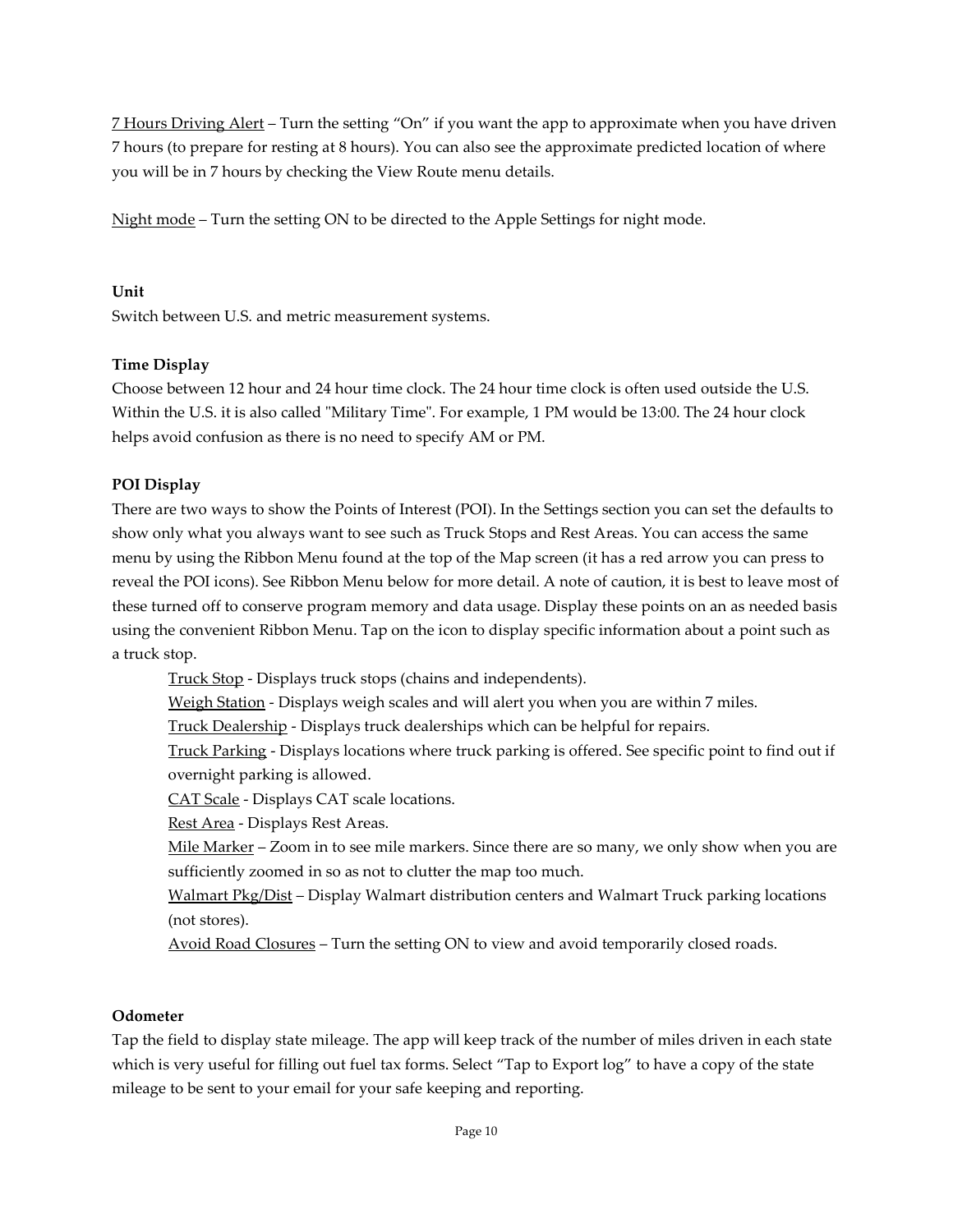| Odometer                    |       |              |
|-----------------------------|-------|--------------|
| Total Distance: 254.6 Miles |       |              |
| <b>DEA</b>                  |       |              |
| <b>CT</b>                   | 135.9 | Miles        |
| MA                          | 60.8  | Miles        |
| NY                          | 57.9  | Mies         |
|                             |       |              |
| <b>BACK</b>                 |       | <b>RESET</b> |

Odometer Display by State - useful for IFTA reports

## IFTA Odometer Report

To help you file IFTA out of state miles and gas expenditures, you can use the free IFTA reporting feature built in to the SmartTruckRoute app. Log into www.SmartTruckRoute.com/IFTA for a record of monthly and quarterly state mileage reports. Use your order number (which can be found at www.SmartTruckRoute.com/key) and your email address to access the report. You can record fuel purchases and update the records as needed. Detailed instructions are found on the login page. If you need assistance contact help@smarttruckroute.com.

## Tips of the Day

Leave this feature turned On to enable viewing a series of tips about using the app. Upon launching the app, you can view each tip one at a time or you can read a few and dismiss. Each time you launch the app a new tip will display.

## Recommend to a friend

Email or text a friend to let them know about this app. The message will contain a direct link to the app on the Apple App store to make it easy for your friend to download. Thank you!

## Subscription

Use this section to see when your subscription expires or to purchase or renew a subscription.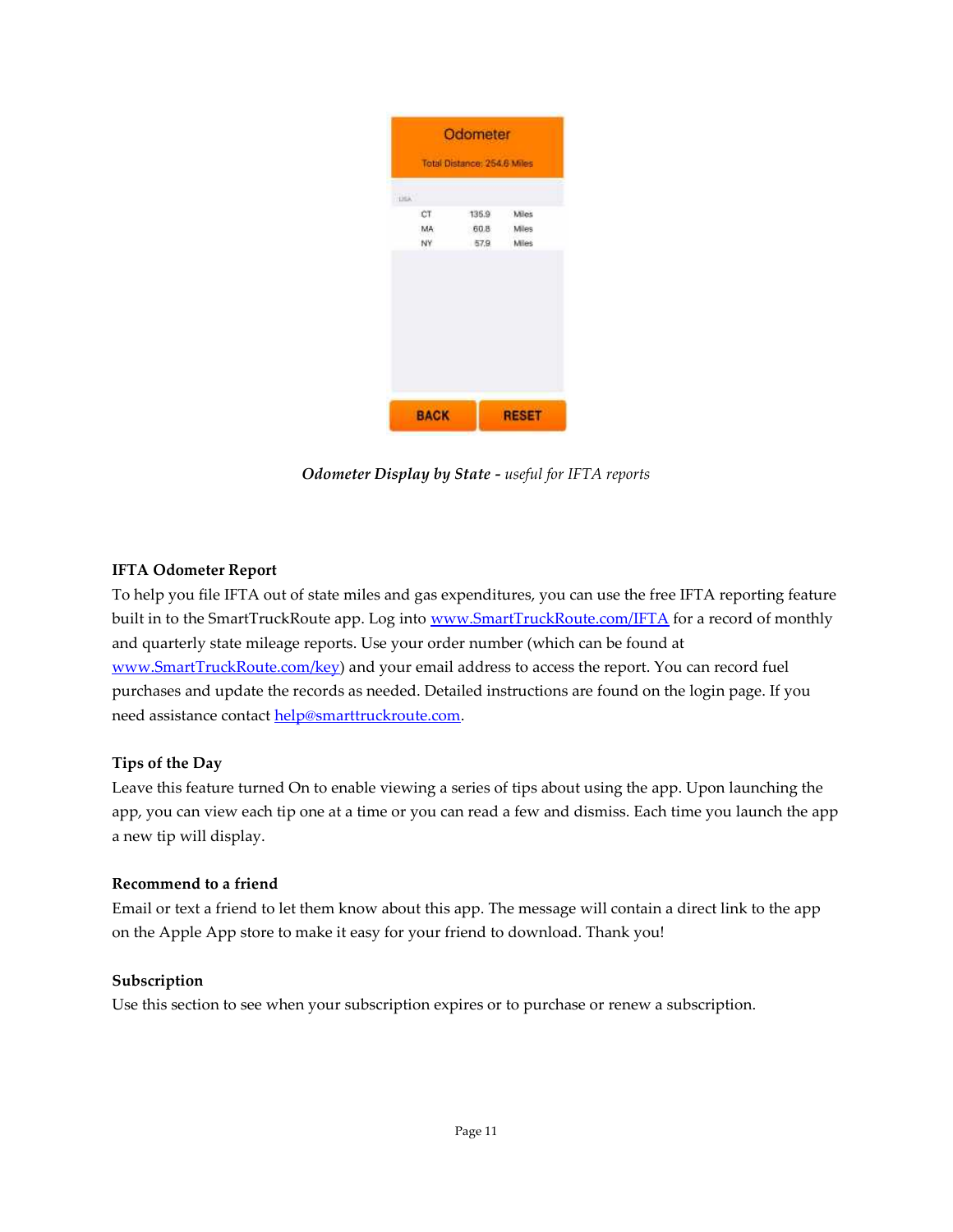#### Feedback

Use the feature to communicate directly to the product support team for assistance using the app. You can submit your ideas for consideration in future software updates. Select TEXT or EMAIL as desired. We look forward to receiving your valuable input.

#### New Version Available in App Store

This option will appear only when there is a newer version available to download. (You will also have the regular notification from Apple about updates but this is potentially more convenient). Please note that new versions can sometimes take up to one week to be deployed throughout iTunes so check back a few days later in case you are not seeing the update when you visit the App Store.

## Help

Displays Frequently Questions & Answers with Troubleshooting Tips from SmartTruckRoute website (you will need an internet connection to access the page) http://smarttruckroute.com/iPhone-FAQ.htm

## About the Map and Navigation Screen

The app has two modes, Map Mode and Navigation Mode. Map mode allows you to pan and zoom in and out while Navigation Mode is automatic once a route is created and you tap the Green arrow. To return to Map Mode during navigation tap the navigation menu (any of the fields at the bottom of the screen), the Route Details page will appear, press any of the items on the turn by turn list to be taken back to the map. Tap the Menu button at any time to momentarily stop navigation.

The navigation screen will appear after you create a route and press the green arrow to begin navigation.

Push the green arrow that appears at the bottom of the screen to begin navigating.

Regardless of which mode you are in, you can also access the Ribbon Menu by pressing the red arrow at the top of the screen to reveal the truck services points of interest. The ribbon menu allows you to display gas stations with diesel fuel pricing as well as other truck specific points such as rest areas, truck stops, and more. See the Settings Menu for details about each of the points of interest.

After creating a route and pressing the green arrow, you will see a screen similar to what is shown below. The red letters are not part of the program; they are there in this user guide to help us let you know what each item on the screen is about. Look below to see a description of each item.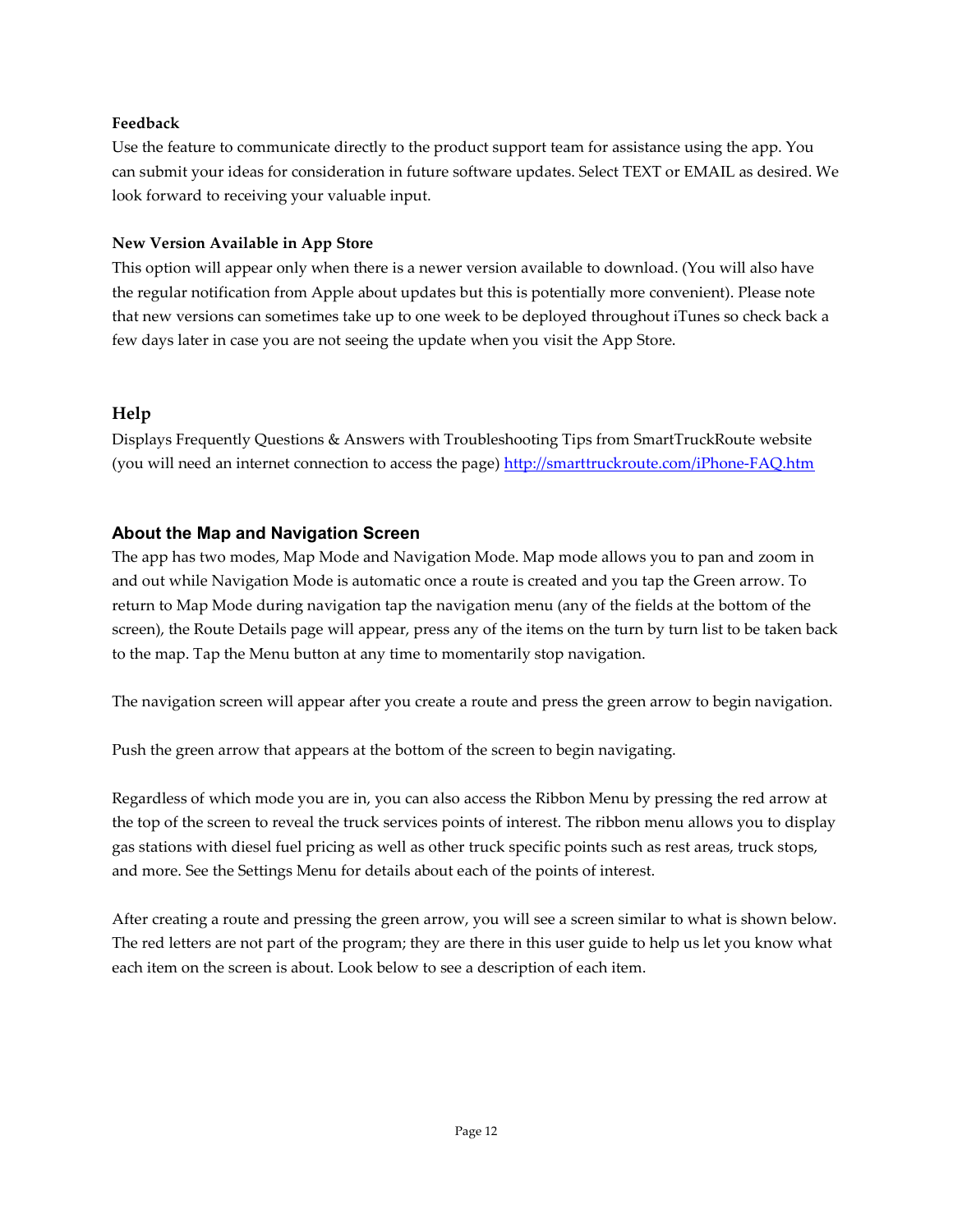

Map Mode - showing a route line, Map Mode - showing a route line,<br>press the green arrow to begin navigation



Hybrid Map Display – Use the Hybrid map **Hybrid Map Display –** Use the Hybrid map<br>mode to see exactly how to enter your destination. Toggle the Map display icon to switch back to standard street mode.

After creating a route and pressing the green arrow (or truck avatar) you will be in Navigation mode.



Navigation Mode - Areas at the top and bottom form the Navigation Panel.

A. Main Menu - Create Routes, Search for Truck Services, Access Program Settings, and Help Menu.

**A. Main Menu -** Create Routes, Search for Truck Service<br>**B. Zoom In** (will not be visible if Auto Zoom is selected)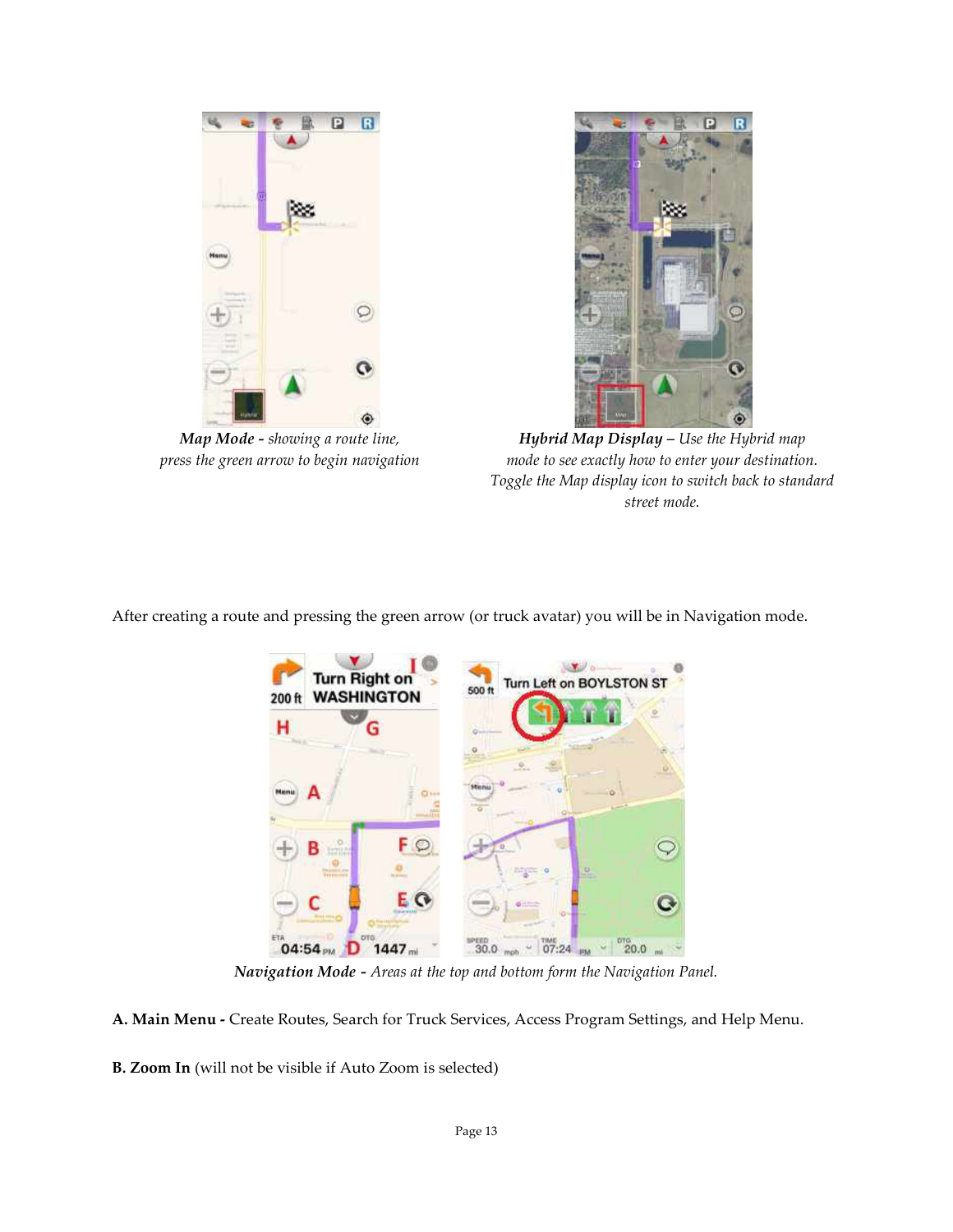C. Zoom Out (will not be visible if Auto Zoom is selected)

D. Navigation Data - configure the two sections with the information you choose to see. Tap each of the boxes to change their values. Choose from Time to Destination, Distance to Destination, Speed, Estimated Time of Arrival, Heading, Current Time, Next Turn (in seconds/minutes), Altitude.

E. Reroute - initiates an immediate reroute rather than waiting for the automatic re-route

F. Driver Feedback -Use this feature to report an issue that effects routing such as a low bridge, narrow road, weight restriction, and more. Report the concern when it is safe to pull over or at a later time by pressing and holding (long tap) the area of the map where the issue occurs. Don't worry about trying to pinpoint the exact location, just make sure it is relatively close. Swipe up on the menu to reveal all the categories of report choices. Low Bridge, HazMat, Trucks Not Allowed, Narrow Road, Missing Feature, Busses Not Allowed, Weigh Station Info, Weight Restricted, Width Restricted, Sharp Turn, Other. You can use the comment section in case you want to give more detail. Our mapping team will check out the area and contact you if more information is needed. We endeavor to update our routing servers within 24 hours of a verified report. Other drivers will thank you!

G. Mini Next Turn – the gray arrow can be toggled to reveal the next two driving instructions so that you can remain on the map and avoid switching to another screen. If you prefer to see the entire list of instructions, see the section below "View Route Details".



Driver Feedback Report Press the "Cloud" icon to report a mapping or navigation issue.

H. Upcoming Turn Distance - displays the distance to the next turn.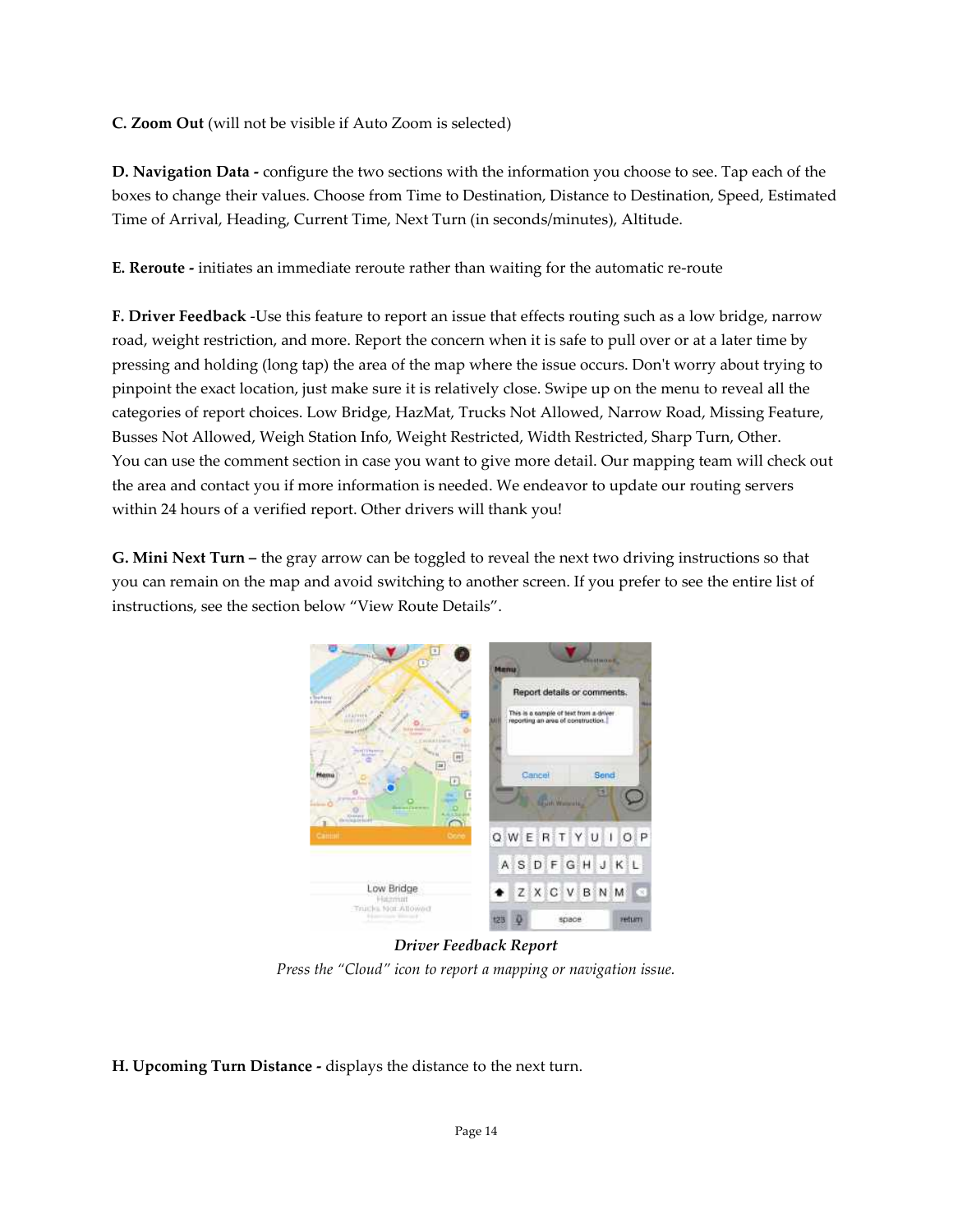

Tap the arrow (circled above) and hear a repeat of the last instruction. Repeat Voice Instruction

**I. Navigation Bar -** displays the instructions to the next turn. Tap the large letters at the top of the the orange arrow on the right of the area) to reveal the step by step instructions, called Route Details.



Reveal Reveal Route Details: Tap the area circled in red on the picture to reveal the entire Route Details screen.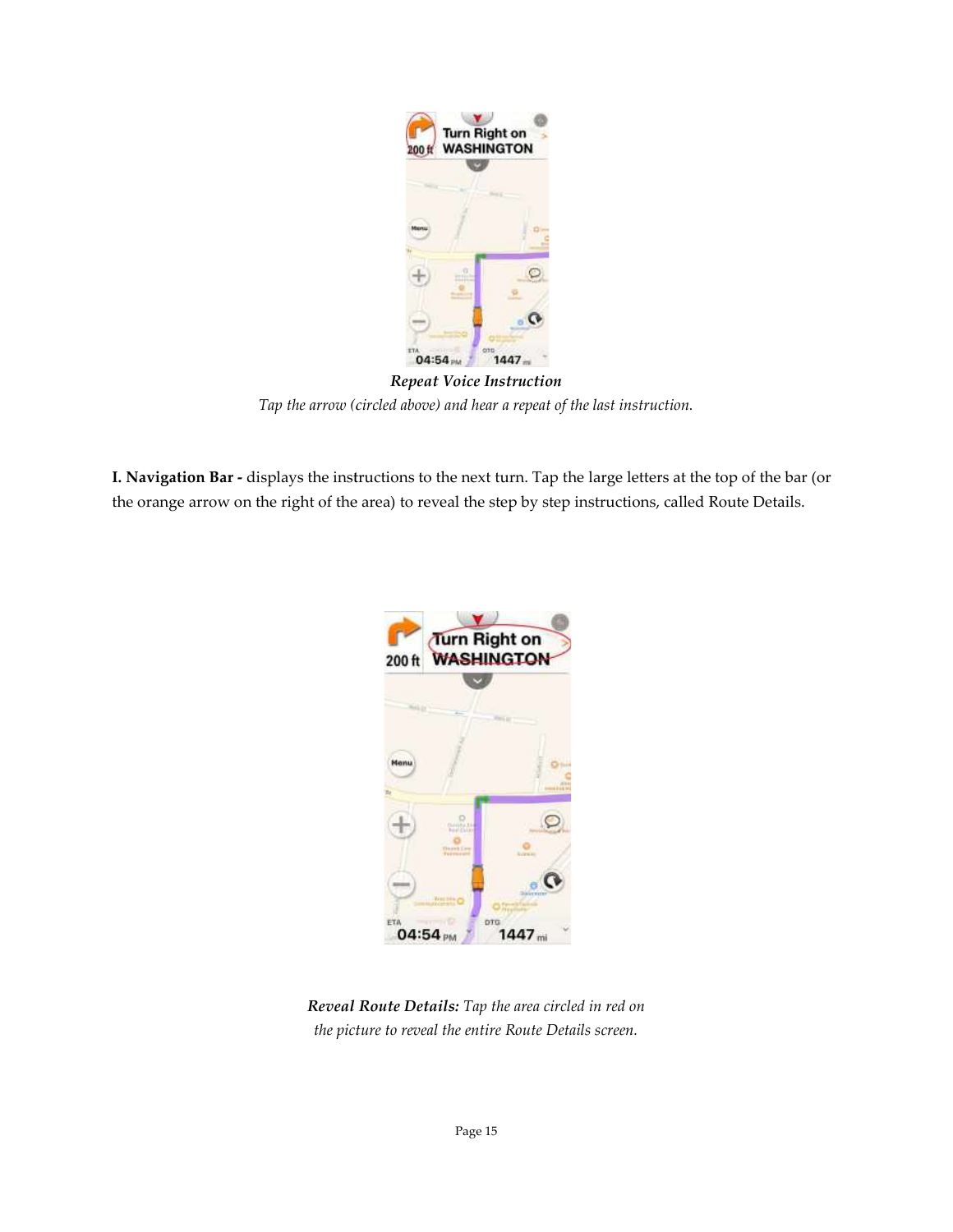

Tap the arrow to toggle the Mini reveal for the next 2 instructions.

# Route Details

Scroll through the entire list of steps by swiping up. Tap on a specific instruction to see the location on the map.



Route Details: Swipe up to see the entire list. Tap on any entry to return to the map.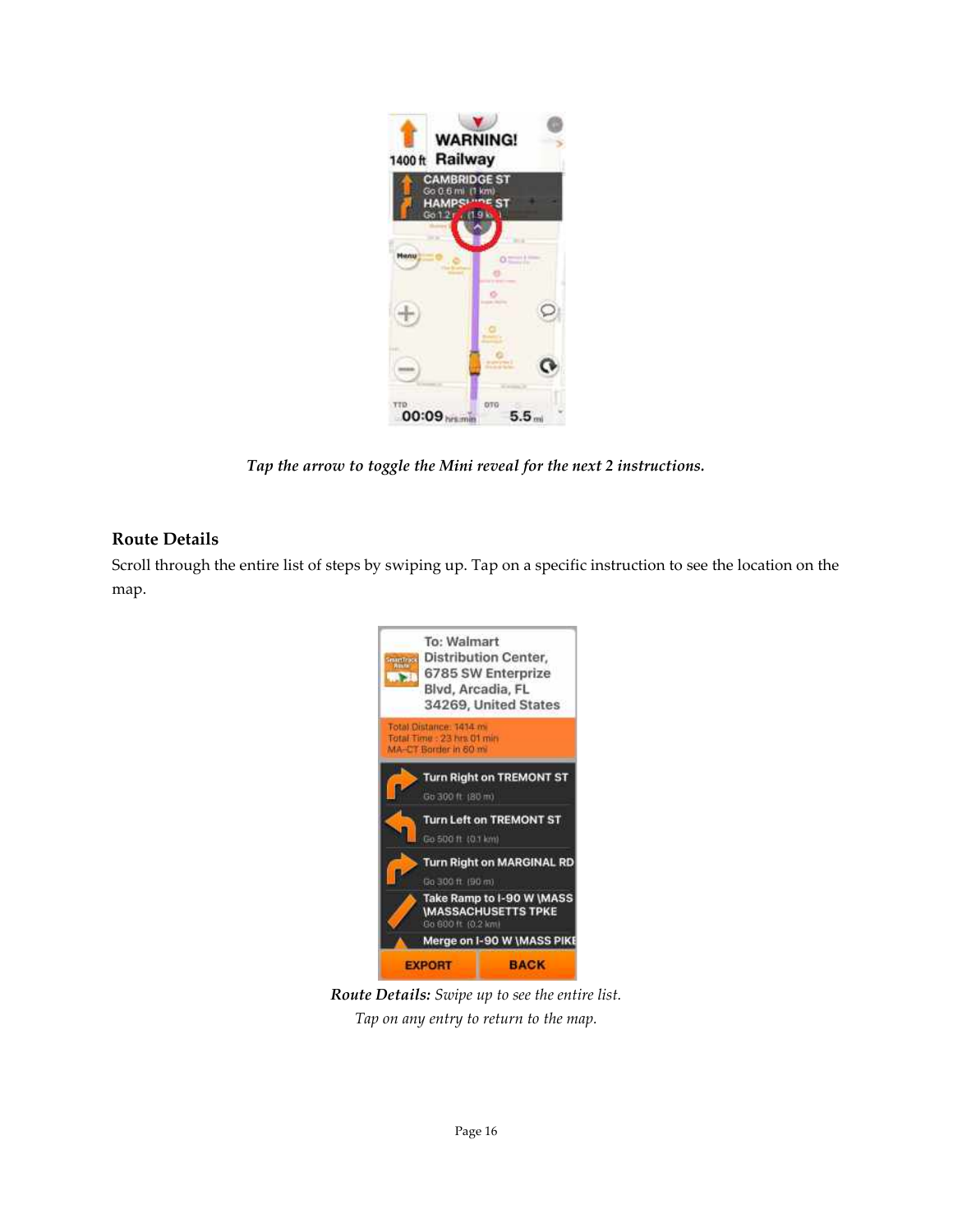Lane Assist - Follow the orange arrow(s) to insure that you are in the proper lane. In this case three lanes continue straight while the forth lane is the left turn lane which the driver should be using to make the next turn. This data is available for most interstate highways and some city streets.



Lane Assist: Select the lane shown by the orange arrow. In this case you should be in the far left lane.

# Ribbon Menu

Tap the Red arrow found at the top of the screen to reveal the points of interest. Swipe left to right to see all the items on the menu.



Ribbon Menu: Touch the red arrow to reveal a shortcut to showing truck specific points and fueling stations.

# Icon Descriptions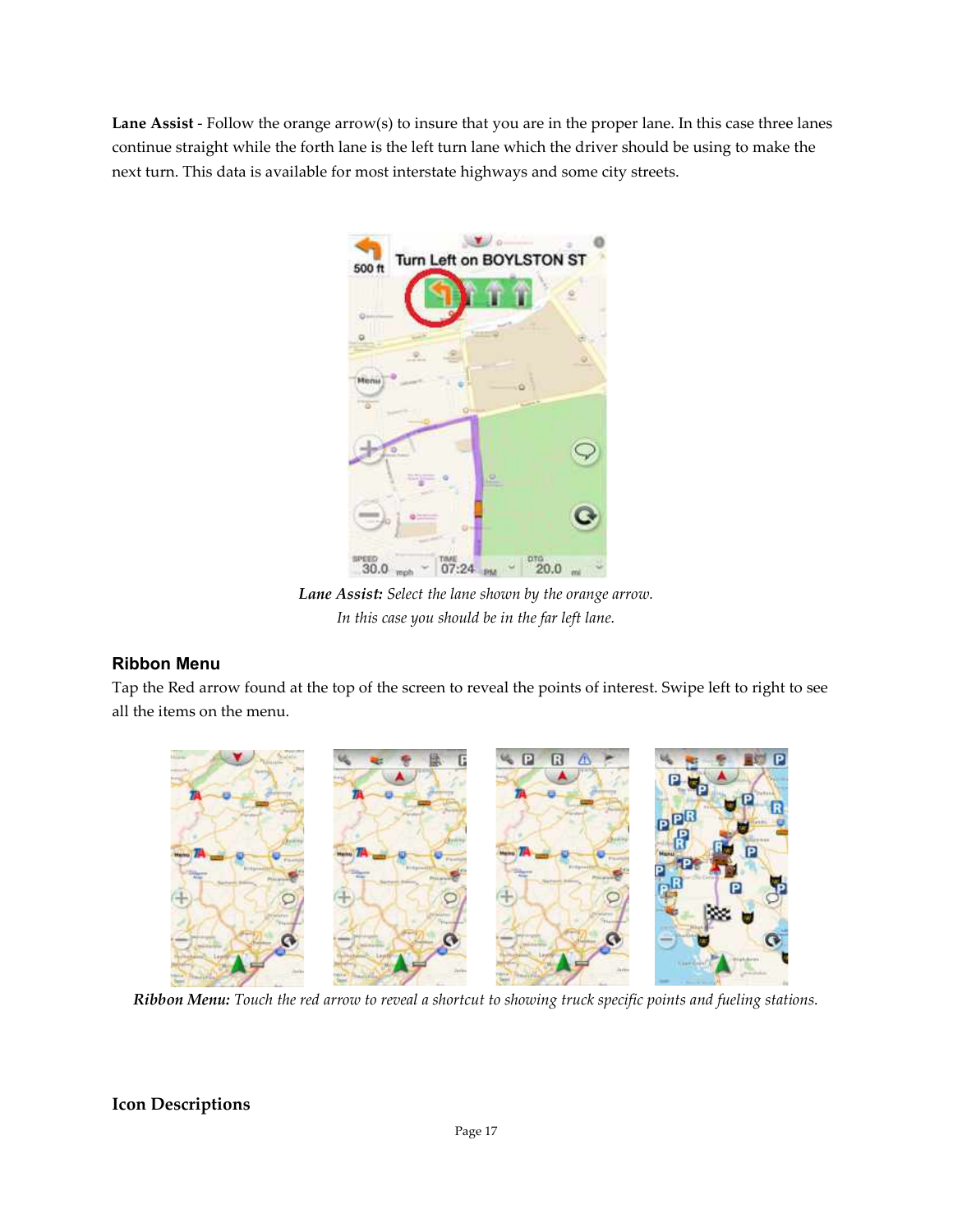Most of the items are already described above in the Settings section. This menu simply makes it quicker to turn on/off these displays if desired. The exceptions are listed below.

Magnifying Glass - Search tool, which produces the same results as the Services menu search, this is just a shortcut in case you prefer to search from the convenience of the ribbon menu.

Gas Stations - this will display gas stations that offer diesel fuel. Note that the Truck Stop fuel locations are displayed automatically from the Truck Stop icons. The gas station display is for non-truck stop locations.



Gas Stations with Diesel

Travel Alerts - the triangle icon after the rest area icon will reveal a list of known areas where there is a temporary travel alert. Press the map icon button to show the area on the map. Press the triangle again to make the menu disappear.



Travel Alerts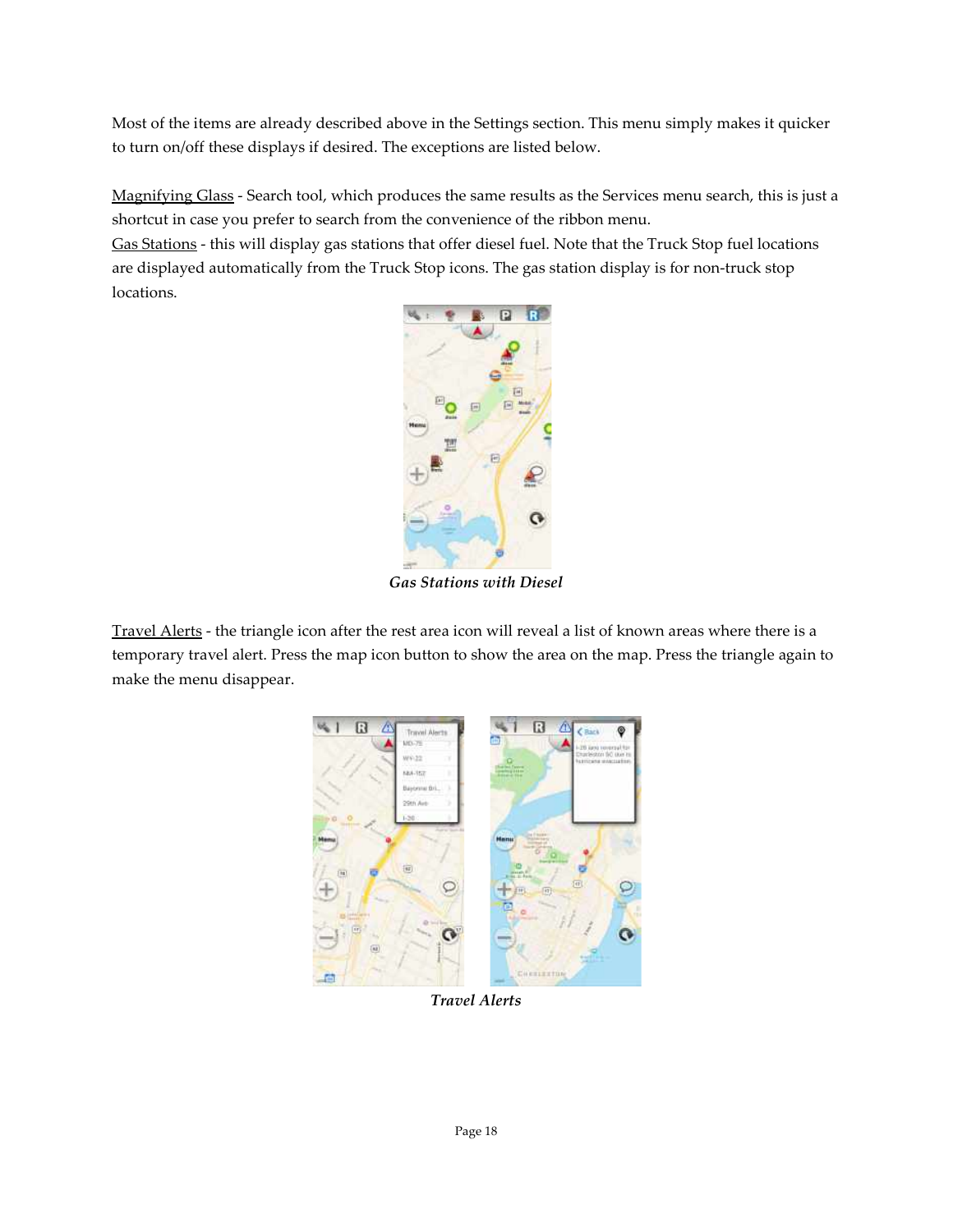# Alerts

As you drive you may see some notifications on the screen including error messages if you have no internet service, or loss of GPS signal. You will also see Weigh Scale warnings if you have kept that feature turned on in the Settings area. Finally, the app will warn you to plug into a power source to help avoid draining your battery.



Weigh Scale Alerts

# Via (Multiple) Point Routing

In the situation where you need to make multiple stops before reaching your final destination, you can make use of the Via Point feature. There are three ways to via points along a route.

## Method 1

- 1. Create a New Route to your final destination.
- 2. Menu > Route Points > Options
- 3. Keep adding additional points using "Add Points from History" or "Add New Address"
- 4. Options > Reroute after adding all the desired points (up to 9 points)
- 5. Press the Green arrow when ready to begin navigating

## Method 2

- 1. Menu > New Route
- 2. Create Route
- 3. Menu > New Route > Select a point from your history (star), swipe left and select "Via" to add this stop to your route
- 4. Search for additional addresses (up to 9 via points) using the Finder tool (Magnifying Glass on the New Route page).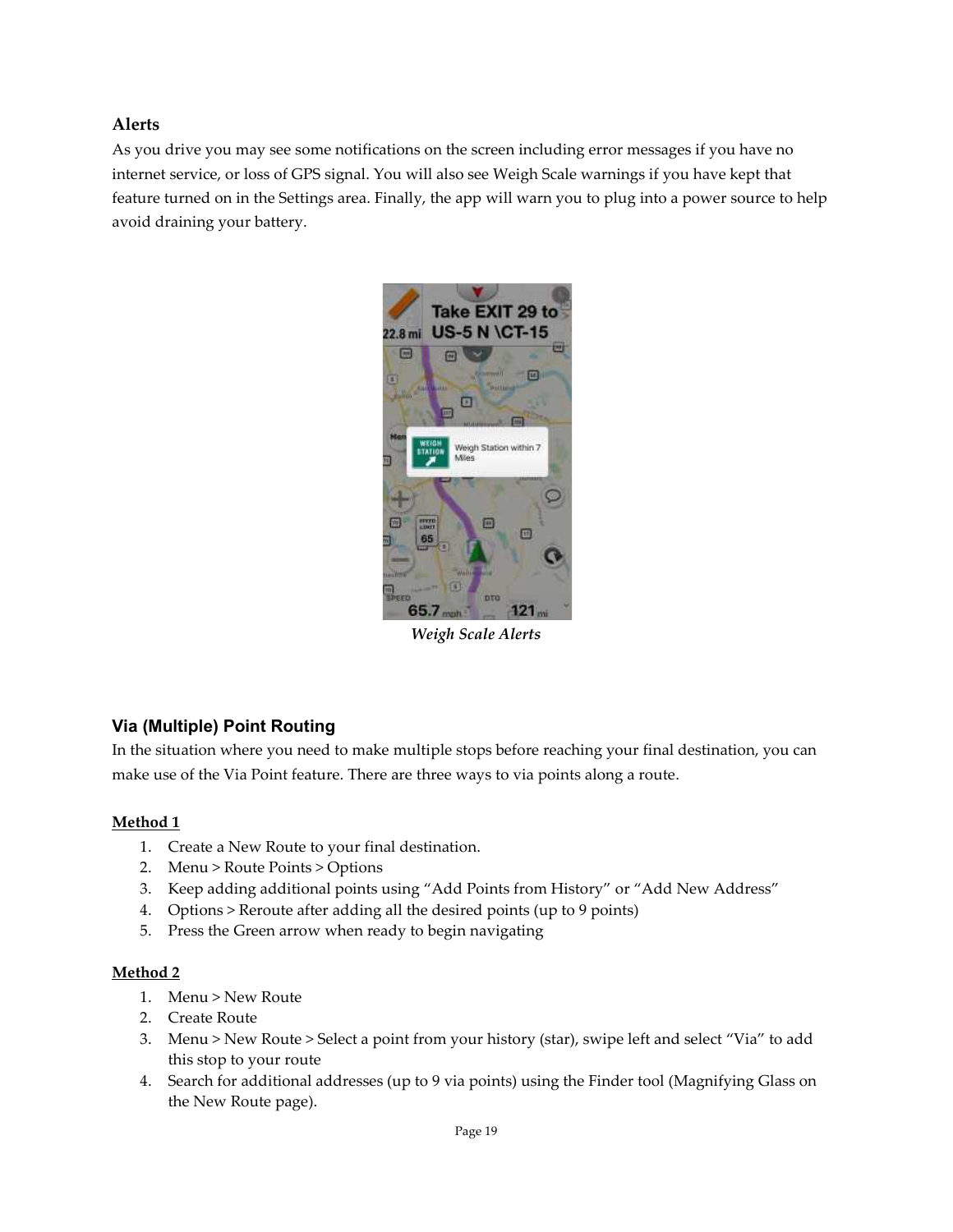- 5. Swipe left to reveal the option of "Via" for each of the addresses you wish to add to your route.
- 6. Create Route.
- 7. Press Green arrow when ready to begin navigating
- 5. Swipe left to reveal the option of "Via" for each of the addresses you wish to add to<br>6. Create Route.<br>7. Press Green arrow when ready to begin navigating<br>8. Optional use the Route Points feature to re-organize the po

#### Method 3

- 1. Create Route
- 2. Long tap on the map the location where you want the via point to be, a menu appears, press "Route Via Location" 2. Long tap on the map the location where you want the via point to be, a menu appears, press "Route Via Location"<br>3. Continue adding points as in #2.<br>4. Press Route (green arrow) when you have finished adding points.<br>Rega
	- 3. Continue adding points as in #2.
	- 4. Press Route (green arrow) when you have finished adding points.

travel. As you approach each point, the navigation voice will alert you by announcing "Via point approached." Touch the Via point flag (the blue flag on the right w/a slash through the flag). Follow on screen prompts. approached." Touch the Via point flag (the blue flag on the right w/a slash through the flag). Follow on<br>screen prompts.<br>**Avoid Points**<br>To avoid a specific point, long press the map screen and select Avoid Point. You will organize the points. (See Method #1).<br>want the via point to be, a menu appears, pre<br>ished adding points.<br>ts to your route, the points can be removed a<br>pice will alert you by announcing "Via point

## Avoid Points

that specific point. If you need to avoid a larger area it is best to use the Via Point routing feature.



Original Route Straight line route





Reveals Avoid Point option **Notice** the "detour" curved line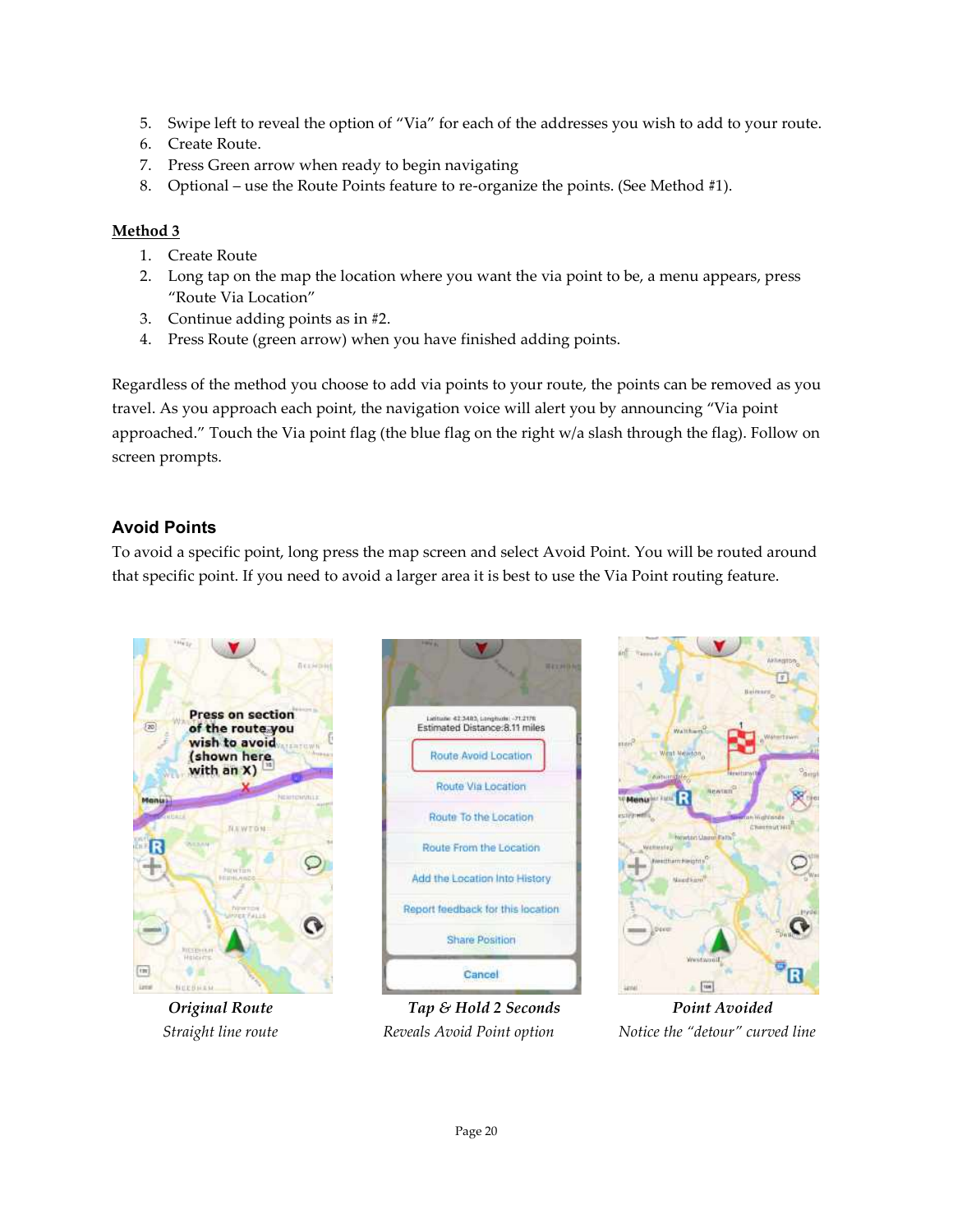To remove the Avoid Point (or Via Point), press the Blue Flag with the X through the button. You will have a choice of removing all locations or just a single location.



Point Removal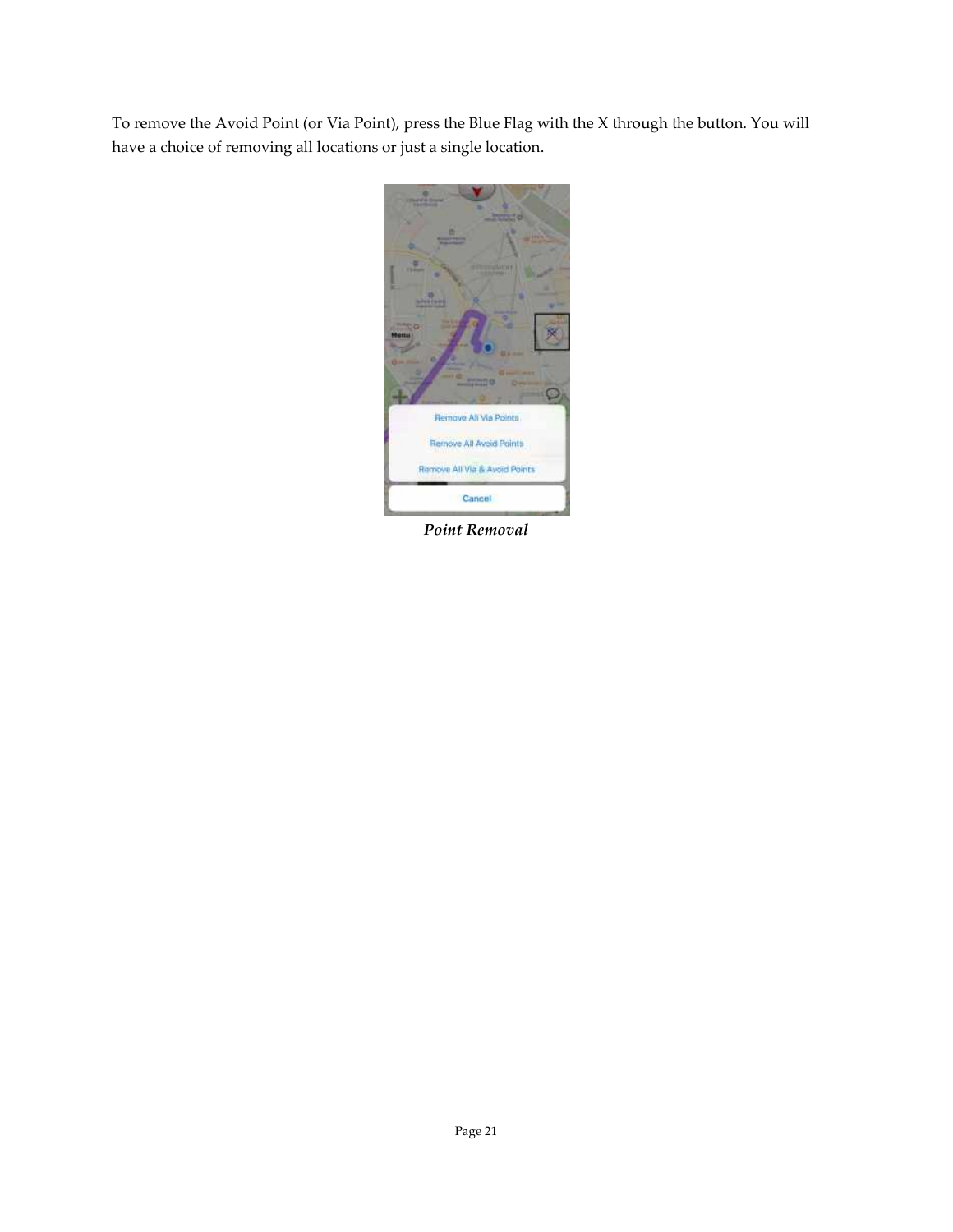# Difference between iPhone and iPad

While you can use the iPhone program on the iPad, selecting the iPad version will give you higher resolution graphics. Currently the app is designed to work in portrait mode only. Landscape mode is under development. The iPhone has 2 blue navigation panel settings whereas the iPad has 3 areas since it is a much larger screen.



iPad Navigation Panel offers three user configurable data displays

# Special Features

While in map mode, tap and hold for 2-3 seconds (also called "long tap") any place on the map to reveal some special features. You can see the straight line distance to any point on the map from your current position. You can route to or from the point or add the point into the location "History" within the app. Finally, you can share your position or report feedback (such as low bridge, narrow road, sharp curve, or other concerns) for the location. See the section above called "Feedback" for more detail.